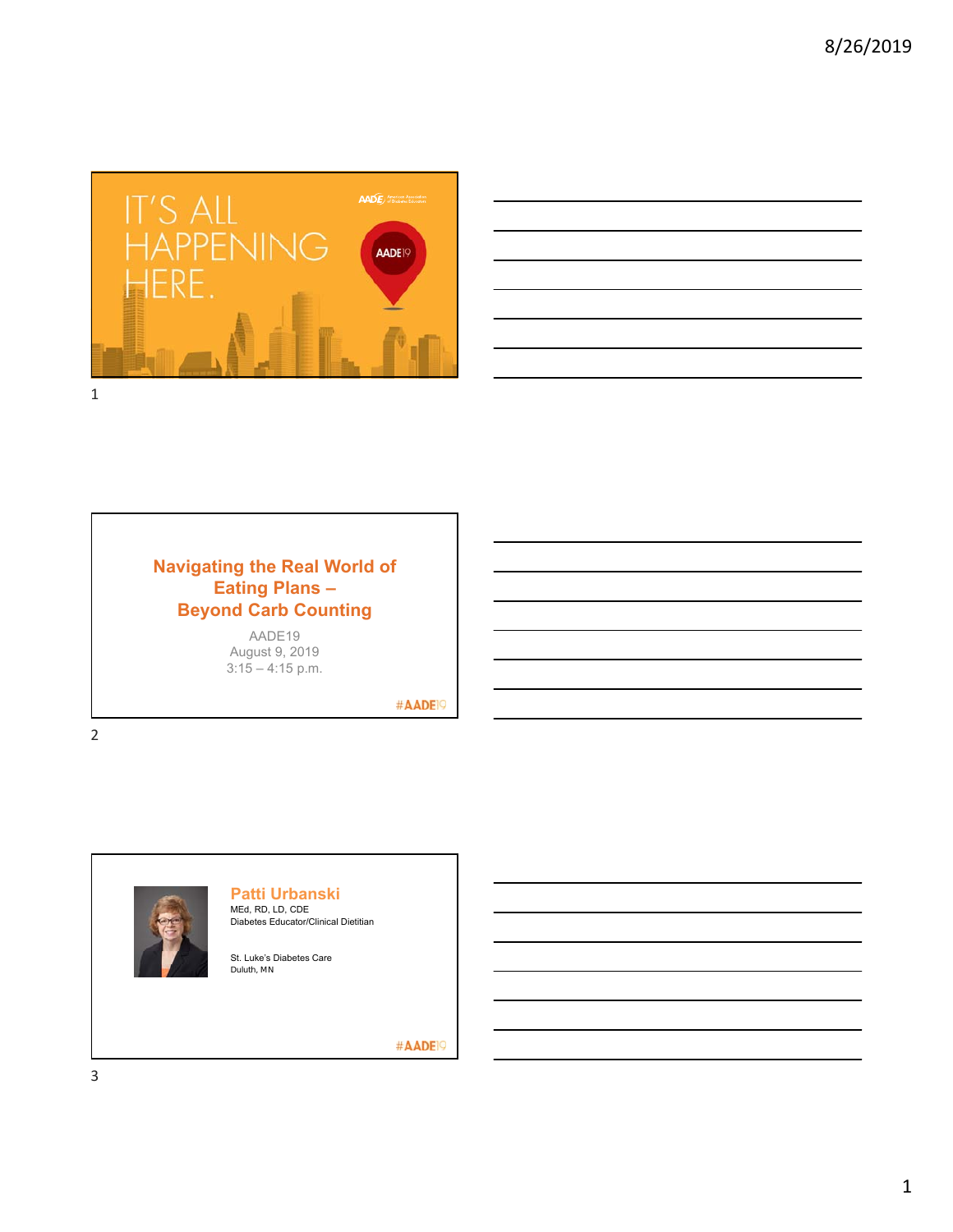

# **Alison Evert**

MS, RD, LD, CDE Manager, Nutrition and Diabetes Programs

UW Medicine – UW Neighborhood Clinics Seattle, WA

#AADE<sup>19</sup>

4

# **Disclosure to Participants**

- Notice of Requirements For Successful Completion
	- Please refer to learning goals and objectives
- Learners must attend the full activity and complete the evaluation in order to claim continuing education credit/hours • Conflict of Interest (COI) and Financial Relationship Disclosures:
	- Presenter: Patti Urbanski, MEd, RD, LD, CDE Stockholder, Medtronic Diabetes; Consultant, Abbott Diabetes Care
- Presenter: Alison Evert, MS, RD, CDE Consultant, Abbott Diabetes Care • Non-Endorsement of Products:
	- Accredited status does not imply endorsement by AADE, ANCC, ACPE or CDR of any commercial products displayed in conjunction with this educational activity
- Off-Label Use:
- Participants will be notified by speakers to any product used for a purpose other than for which it was approved by the Food and Drug Administration.

#AADE<sup>19</sup>

5

# **Learning Objectives**

At the conclusion of this presentation learners will be able to:

- Discuss different eating patterns that may be used for the management of diabetes.
- Discuss strategies for evaluating eating plans for diabetes.
- Outline strategies for discussing low carbohydrate, ketogenic and intermittent fasting eating plans for diabetes management. #AADE<sup>19</sup>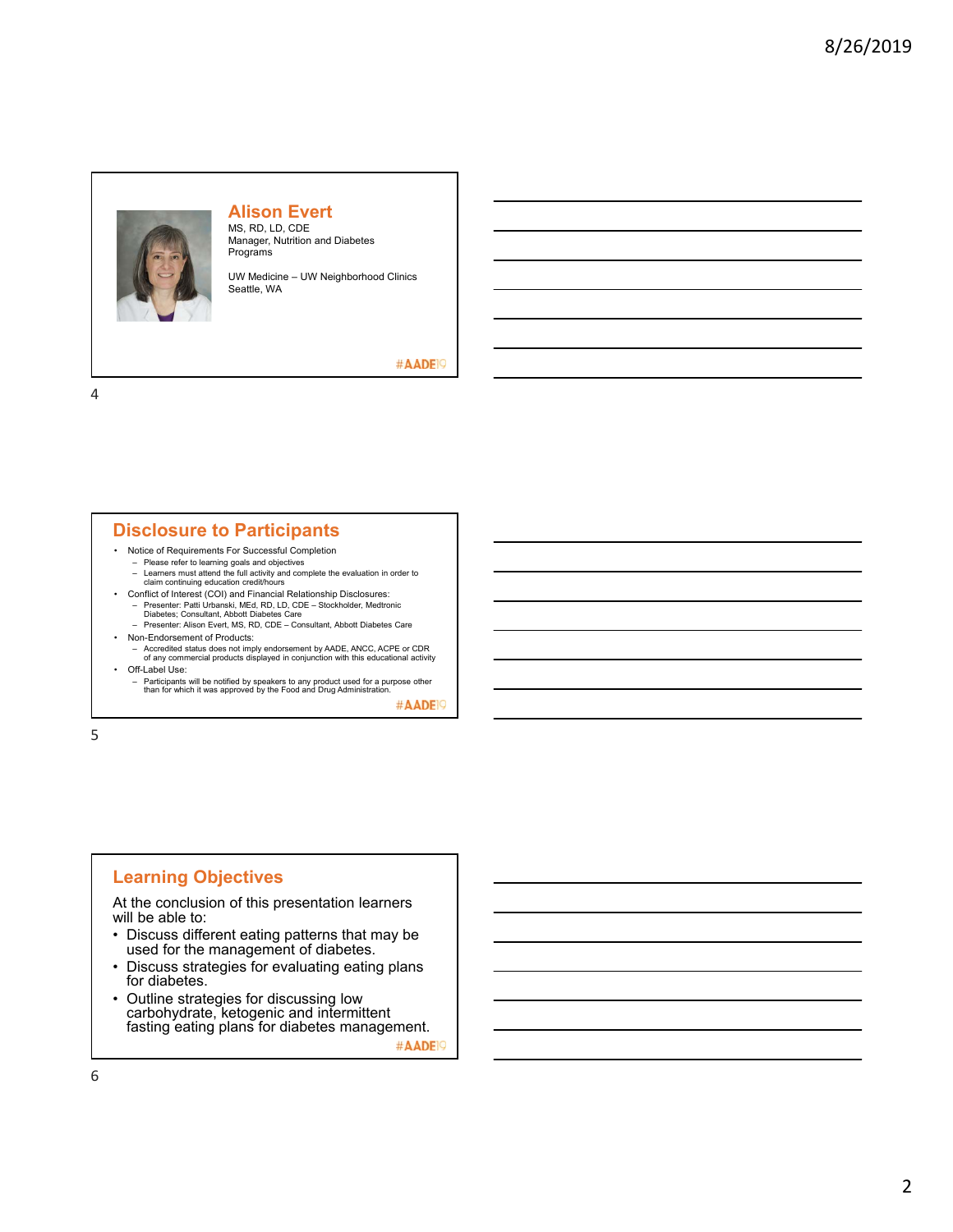



Alison B. Evert Michelle Dennison Christopher D. Gardner W. Timothy Garvey Ka Hei Karen Lau Janice MacLeod Joanna Mitri Raquel F. Pereira Kelly Rawlings Shamera Robinson Laura Saslow Sacha Uelmen Patricia B. Urbanski William S. Yancy Jr.

| ை இ                                                                                                                                                                                                                                                                                                                                                                                                                                             |                                                                                                                                                                                                                                                                                                                                                                                                                              |
|-------------------------------------------------------------------------------------------------------------------------------------------------------------------------------------------------------------------------------------------------------------------------------------------------------------------------------------------------------------------------------------------------------------------------------------------------|------------------------------------------------------------------------------------------------------------------------------------------------------------------------------------------------------------------------------------------------------------------------------------------------------------------------------------------------------------------------------------------------------------------------------|
| Nutrition Therapy for Adults With<br>Diabetes or Prediabetes:<br>A Consensus Report<br>https://doi.org/10.2337/dc/19-0014                                                                                                                                                                                                                                                                                                                       | Alson B. Evert. <sup>1</sup> Michelle Dennison. <sup>2</sup><br>Christopher D. Gardner. <sup>3</sup><br>W. Timothy Garvey, 4.5 Ko Hei Karen Lau, 4<br>Jonice MacLeod," Joanna Mitri,"<br>Roquel F. Pereira, <sup>9</sup> Kelly Rowlings, <sup>33</sup><br>Shamera Robinson. <sup>21</sup> Laura Saslow. <sup>12</sup><br>Socho Lielmen, <sup>22</sup> Putricio B. Litbonski, <sup>22</sup> and<br>William S. Yancy Jr. 14.11 |
| This Consensus Report is intended to provide clinical professionals with evidence-<br>based guidance about individualizing nutrition therapy for adults with diabetes or<br>prediabetes. Strong evidence supports the efficacy and cost-effectiveness of nutrition<br>therapy as a component of quality diabetes care, including its integration into the<br>medical management of diabetes; therefore, it is important that all members of the |                                                                                                                                                                                                                                                                                                                                                                                                                              |

#AADE<sup>19</sup>

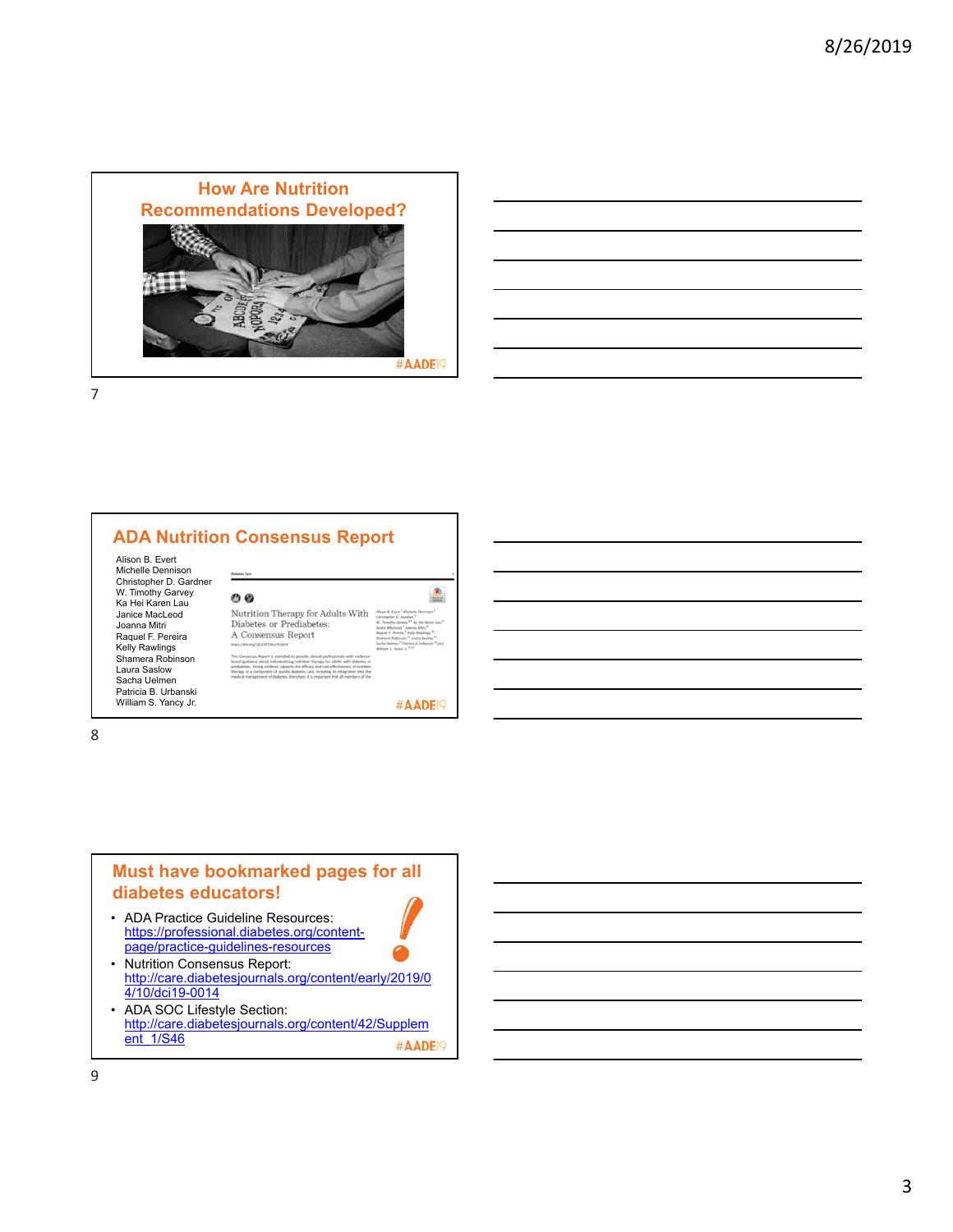| Table 3-Eating patterns reviewed for this report.<br>Type of esting pattern | Desiription                                                                                                                                                                                                                                                                                                                                                                                                               | Potential benefits reported*                                                                                                 |
|-----------------------------------------------------------------------------|---------------------------------------------------------------------------------------------------------------------------------------------------------------------------------------------------------------------------------------------------------------------------------------------------------------------------------------------------------------------------------------------------------------------------|------------------------------------------------------------------------------------------------------------------------------|
| USDA Dietary Guidelines For Americans<br><b>IDGAI III</b>                   | Emphasizes a variety of vegetables from all of the<br>subgroups: fruits, especially whole fruits; grains, at<br>least half of which are whole intact grains; lower-<br>fut dairy; a variety of protein foods; and oils. This<br>eating pattern limits saturated futs and trans fats.<br>added sugars, and sodium.                                                                                                         | DGA added to the table for<br>reference: not reviewed as part<br>of this Consensus Report                                    |
| Mediterranean-ttyle (ER.76.85-91)                                           | Emphasizes plant-based food (wegetables, beans,<br>ruts and seeds, fruits, and whole intact grains); fish<br>and ather seafood; olive oil as the principal source<br>of dietary fut; dairy preducts (mainly yegurt and<br>cheese) in low to moderate amounts; typically<br>finant than Anggr/week; red meat in low-frequency<br>and amounts; wine in low to moderate amounts;<br>and concentrated sugars or honey rarely. | · Reduced risk of disbetes<br>· AIC reduction<br>· Lowered triglycerides<br>· Reduced risk of major<br>cardiovascular events |
| Vegetation or vegan (77-80.93-99)                                           | The two most common approaches found in the<br>literature emphasize plant-based vepstarian<br>eating devoid of all flesh foods but including rigg<br>(invol and/or dairy (facto) products, or vegan eating<br>devoid of all fiesh hoods and animal-derived<br>products.                                                                                                                                                   | · Reduced risk of disbetes:<br>· A1C reduction<br>· Weight loss<br>· Lowered LTC-C and non-HDL-C                             |
| Low-fat (26.45.80.83.100-106)                                               | Emphasizes vegetables, fruits, stanifies (e.g., breads/<br>crackers, pasta, whole intact grains, starchy<br>segetables), lean protein sources (including                                                                                                                                                                                                                                                                  | a Reduced risk of disturbes.<br>· Weight loss                                                                                |

| <u> 1989 - Johann Stoff, amerikansk politiker (d. 1989)</u>                                                           |  |  |
|-----------------------------------------------------------------------------------------------------------------------|--|--|
| <u> 2000 - Andrea Andrew Maria (h. 1888).</u>                                                                         |  |  |
| <u> 1989 - Johann Harry Harry Harry Harry Harry Harry Harry Harry Harry Harry Harry Harry Harry Harry Harry Harry</u> |  |  |
|                                                                                                                       |  |  |
| <u> 1989 - Johann Harry Harry Harry Harry Harry Harry Harry Harry Harry Harry Harry Harry Harry Harry Harry Harry</u> |  |  |
| <u> 1989 - Johann Harry Harry Harry Harry Harry Harry Harry Harry Harry Harry Harry Harry Harry Harry Harry Harry</u> |  |  |
| ,我们也不会有什么。""我们的人,我们也不会有什么?""我们的人,我们也不会有什么?""我们的人,我们也不会有什么?""我们的人,我们也不会有什么?""我们的人                                      |  |  |



11

# **Wade wants help with an eating plan**

- 56 YO M, newly-diagnosed T2D during Merchant Marine physical
- PMH includes HTN, hyperlipidemia, predb for past 3 years
- BMI 32.1, A1c 8.1%, BP 156/88, cholesterol labs WNL, triglycerides 391
- Owns a construction company, works long hours, lives with his wife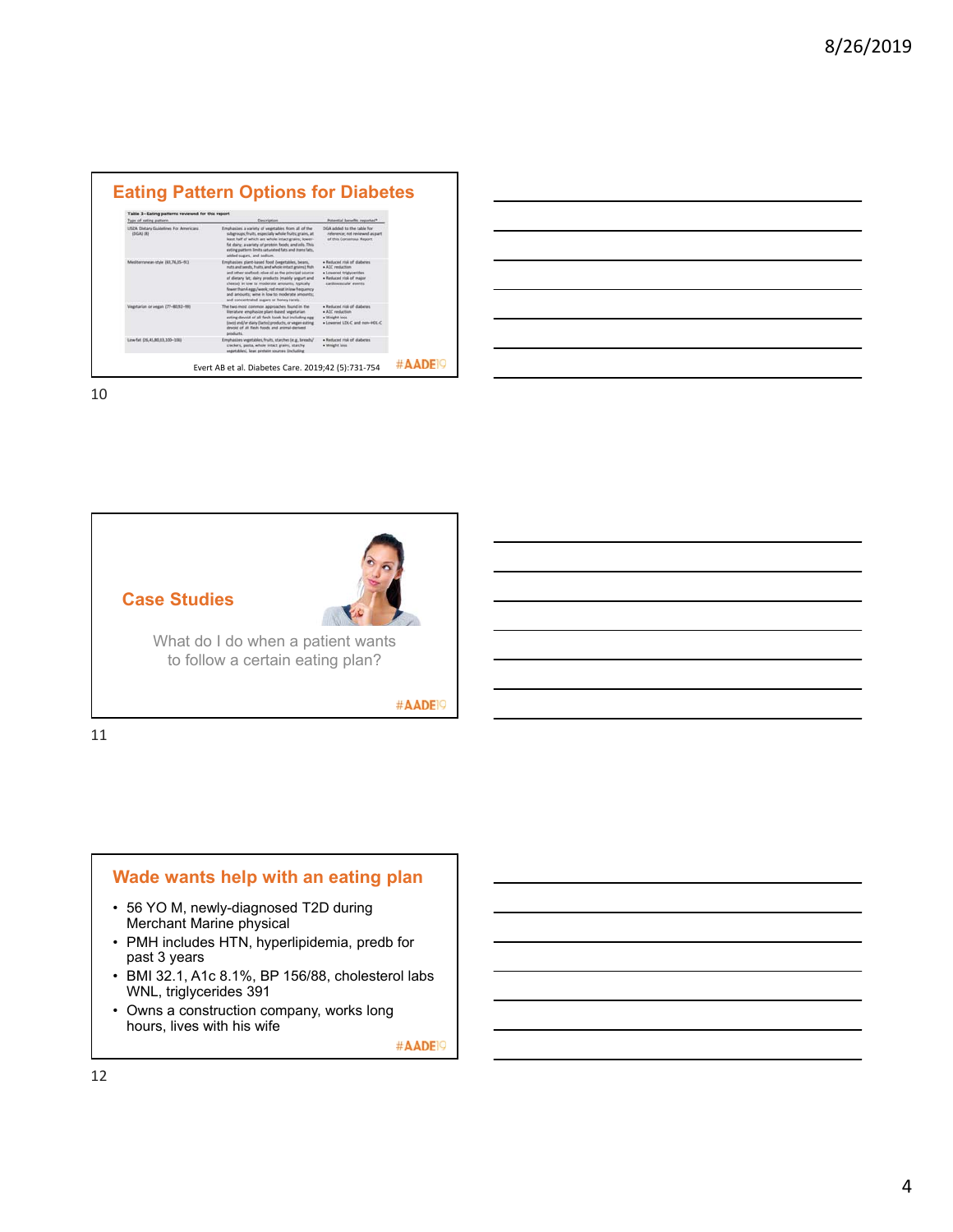# **Wade, continued**

- Has already purchased elliptical machine and joined fitness club
- Over the past week has eliminated almost all CHO in his eating
	- Low CHO protein shake for breakfast and lunch
	- Meat and vegetables for dinner
	- Eliminated 5 to 6 craft beers per night

#AADE<sup>19</sup>

13

# **Wade, some more**

- Has initiated metformin 1000 mg daily, will increase to 1000 mg BID in 1 week
- Wade hates taking medications
- He wants to follow a very low carb diet and be able to stop metformin

**What would you discuss with Wade?**

#AADE<sup>19</sup>

14

# **Joan wants help with an eating plan too**

- 57 year old female; single; BMI: 35; HTN; newly diagnosed with T2D, A1C 9.8%
- Anti-hyperglycemic agents: just started glimiperide 4 mg q am, metformin 1000 mg BID
- Blood Pressure medications: HCTZ and just started ACE inhibitor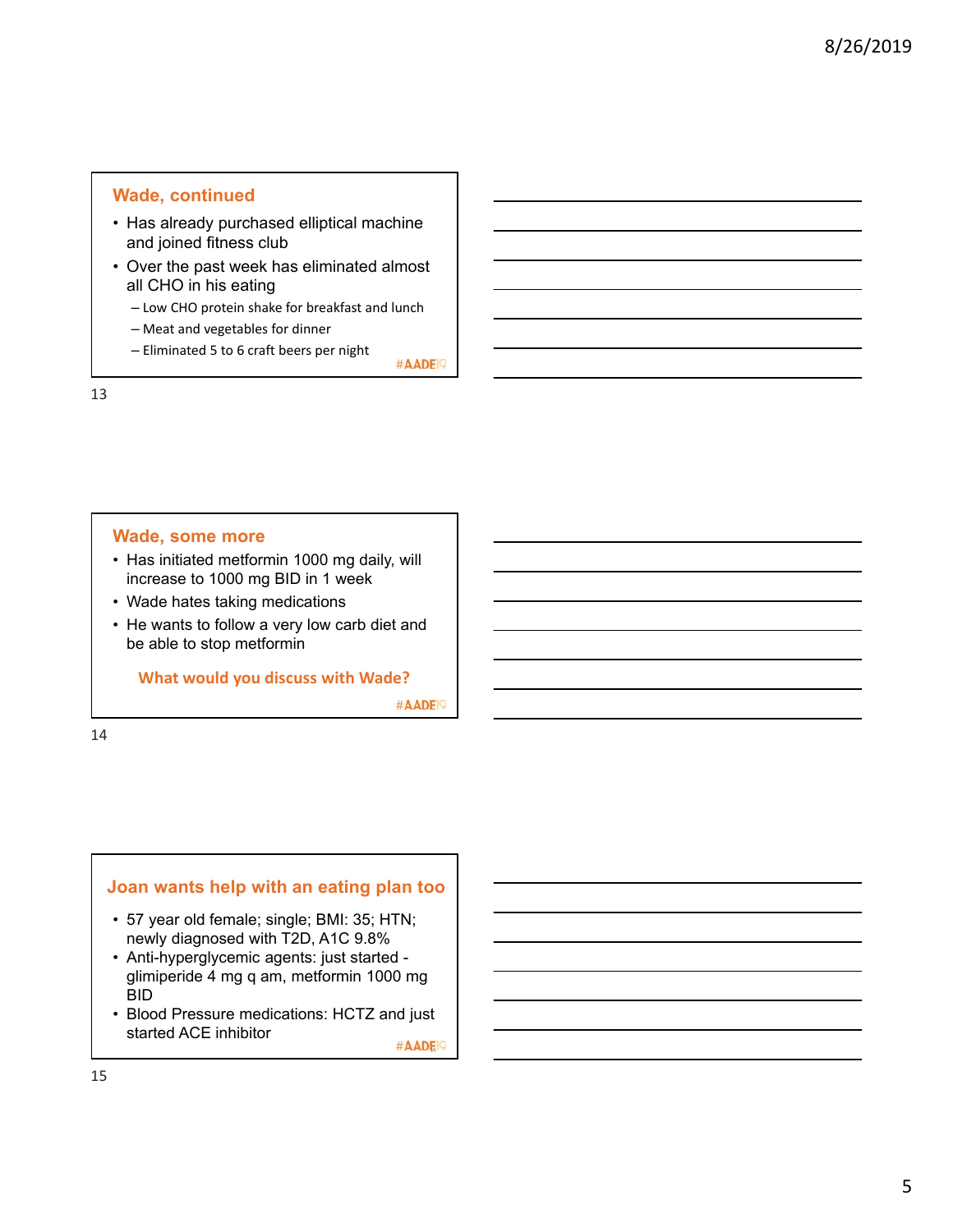# **What would you discuss with Joan?**

- Makes it very clear she doesn't want to count calories or spend time meal planning
- Doesn't ever eat breakfast, rarely eats lunch
- Asking your advice on intermittent fasting weight loss program she read about online

#AADE<sup>19</sup>

16



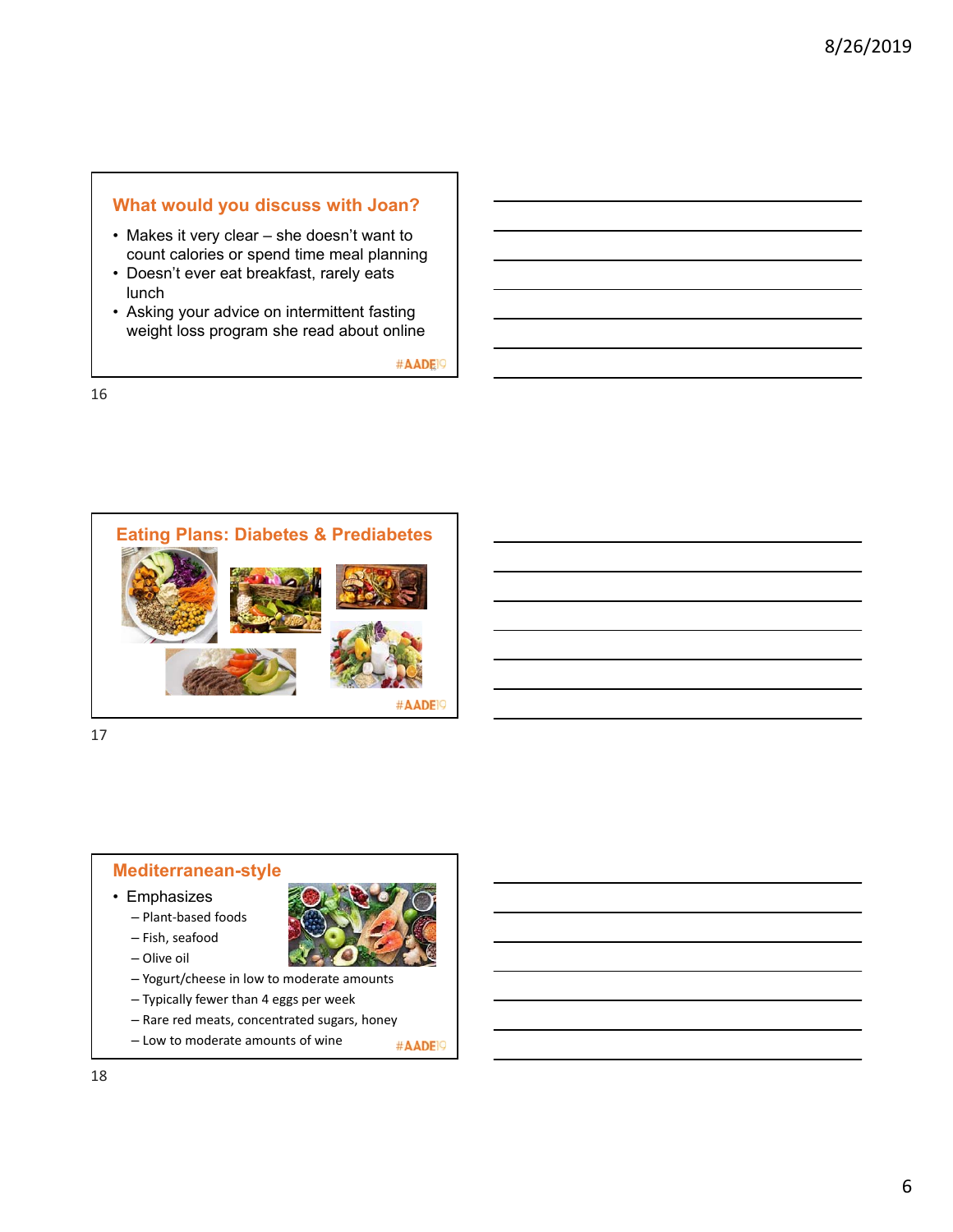# **Evidence to support Mediterranean eating plan**

- Mixed effect on A1c, weight and lipids in 6 RCTs, reduced Db risk<sup>1</sup>
- Lowest A1c seen with Mediterranean, low CHO eating plan (28% energy from CHO) vs Med, kcal restricted or low fat, kcal restricted plans2
- No type 1 diabetes trials met inclusion criteria

1Evert AB et al. Diabetes Care 2019;42 (5):731‐754 2Shai I et al. N Engl J Med 2008; 359:229‐241 #AADE<sup>19</sup>

19

# **Vegetarian/vegan eating plans**

- Devoid of all flesh foods
- May include dairy (lacto) and egg (ovo) products
- Vegan: Devoid of all flesh foods and animalderived products



#AADE<sup>19</sup>

20

# **Evidence to support Vegetarian/Vegan eating plans**

- 6 type 2 diabetes studies, duration 12 to 74 weeks: mixed results for glycemia and CVD risk
- Most studies reported weight loss

Evert AB et al. Diabetes Care 2019;42 (5):731‐754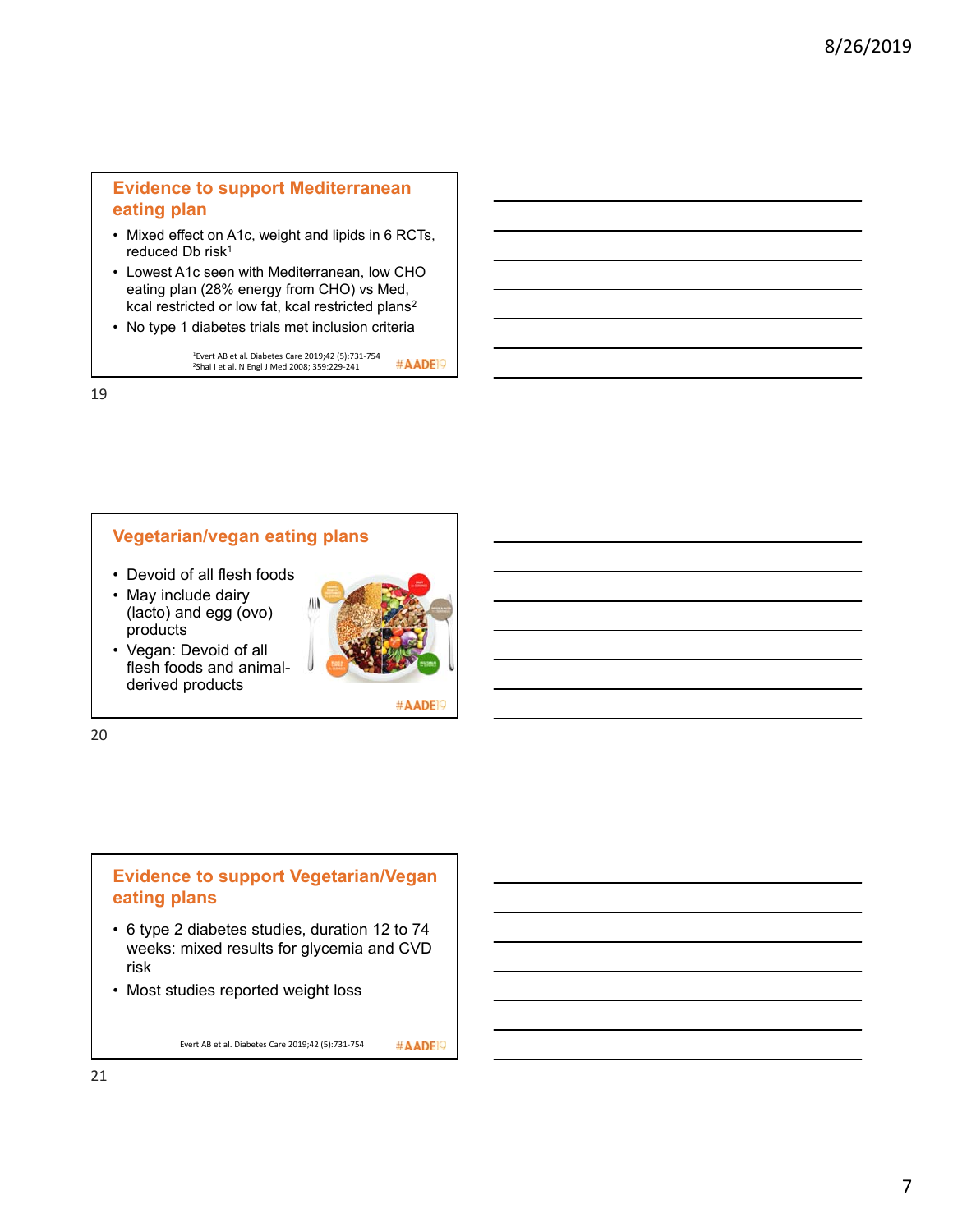

Evert AB et al. Diabetes Care 2019;42 (5):731‐754

22

# **Low-carbohydrate eating plans**

- No consistent definition
- Consensus report: 26 to 45% of total calories
- Emphasizes
	- Low‐carbohydrate vegetables
	- Some low carbohydrate fruits
	- Meats, poultry, fish/seafood, eggs, cheese, nuts and seeds #AADE<sup>19</sup>

– Fats

23

# **Very low-carbohydrate eating plans**

- <26% of kcal from carbohydrate
- Often has a goal of 20 to 50 g of nonfiber carbohydrate: "keto" diets
- High fat ‐ typically 65‐80% of total kcal

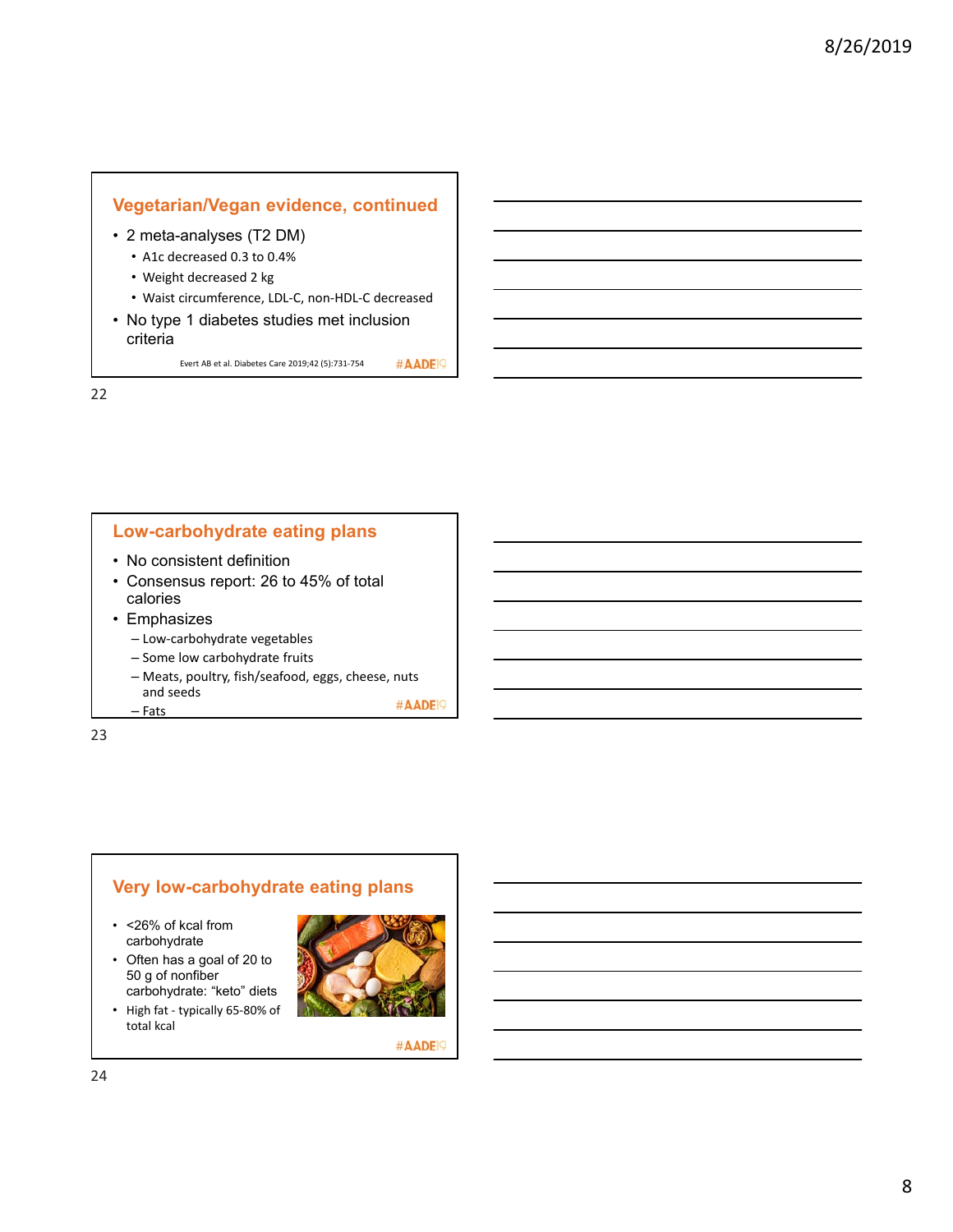# **Evidence for LC and VLC plans: Meta-analysis of 25 T2 DM RCTs**

- A1c difference when <26% kcal from CHO:
	- ‐0.47% at 3 mos
	- ‐0.36% at 6 mos
	- No difference at 12 or 24 months
- No A1c difference when CHO was 26 to 45% of kcal

Sainsbury E et al. Diab Res Clin Pract 2018;139:239=252 #AADE

25

# **LC and VLC evidence continued: Meta-analysis of 36 Type 2 DM RCTs**

- A1c
	- ‐1.38% up to 8 weeks
	- ‐0.36% up to 1 year
	- No difference at 2 years
- Small improvements in triglycerides, HDL-C
- No difference in weight, LDL-C, BP, QOL

Van Zuren EJ et al. Am J Clin Nutr 2018;108:300‐331 #AADE<sup>1</sup>

26

# **LC and VLC evidence continued: Meta-analysis of 10 T2 DM RCTs**

A1c

- 0.34% lower in LCD compared to HCD
- Greater restriction in CHO resulted in greater A1c reduction
- No difference at 1 year between LCD and HCD
- No difference in BMI/weight, LDL‐C, QOL

Snorgaard O et al. BMJ Open Diab Res and Care 2017;5:e000354 #AADE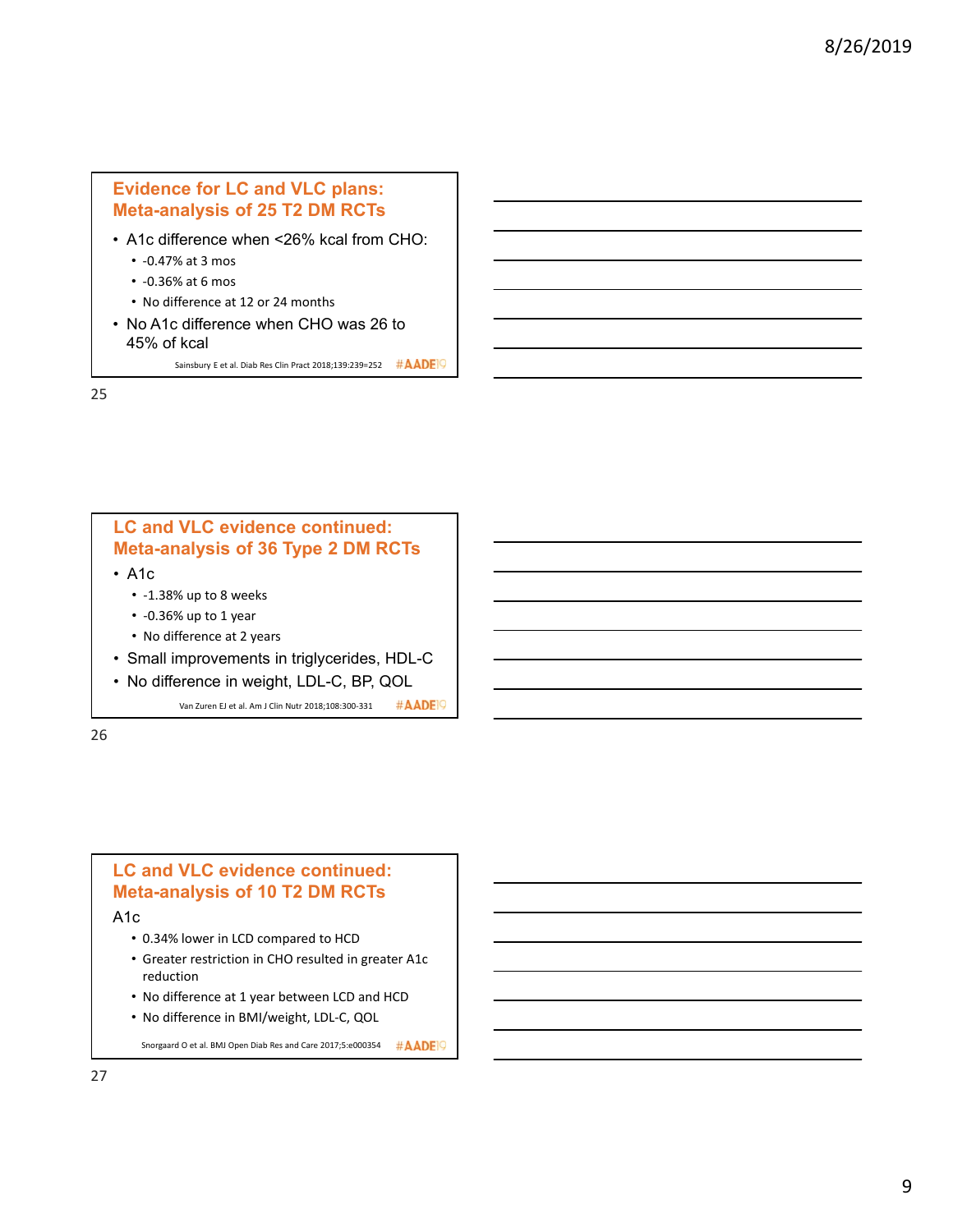# **VLC evidence for type 1 diabetes**

- Limited evidence!
- 10 participants followed VLC plan for 1 week and high CHO plan for 1 week
	- Less glycemic variability
	- More time in euglycemia
	- Less hypoglycemia

#AADE<sup>19</sup> Ranjan A et al. Diabetes Obes Metab 2017;19:179‐1484

28

# **VLC evidence for type 1 diabetes, continued** Single-arm study, 48 participants, goal 75 g

CHO/d

- 3 months: lower A1c, triglycerides, weight; increased HDL‐C
- 4 years: A1c still reduced (‐1.8% in 27% of participants who were following VLC plan ), HDL‐C still increased

Nielsen JV et al. Diabetology & Metabolic Syndrome 2012;4:23 #AADE

29

# **DASH Eating Plan Definition**

Emphasizes

- Fruits and vegetables
- Low-fat dairy
- Whole, intact grains
- Poultry, fish, nuts
- Reduced saturated fat, red meat, sweets, SSB
- May be reduced sodium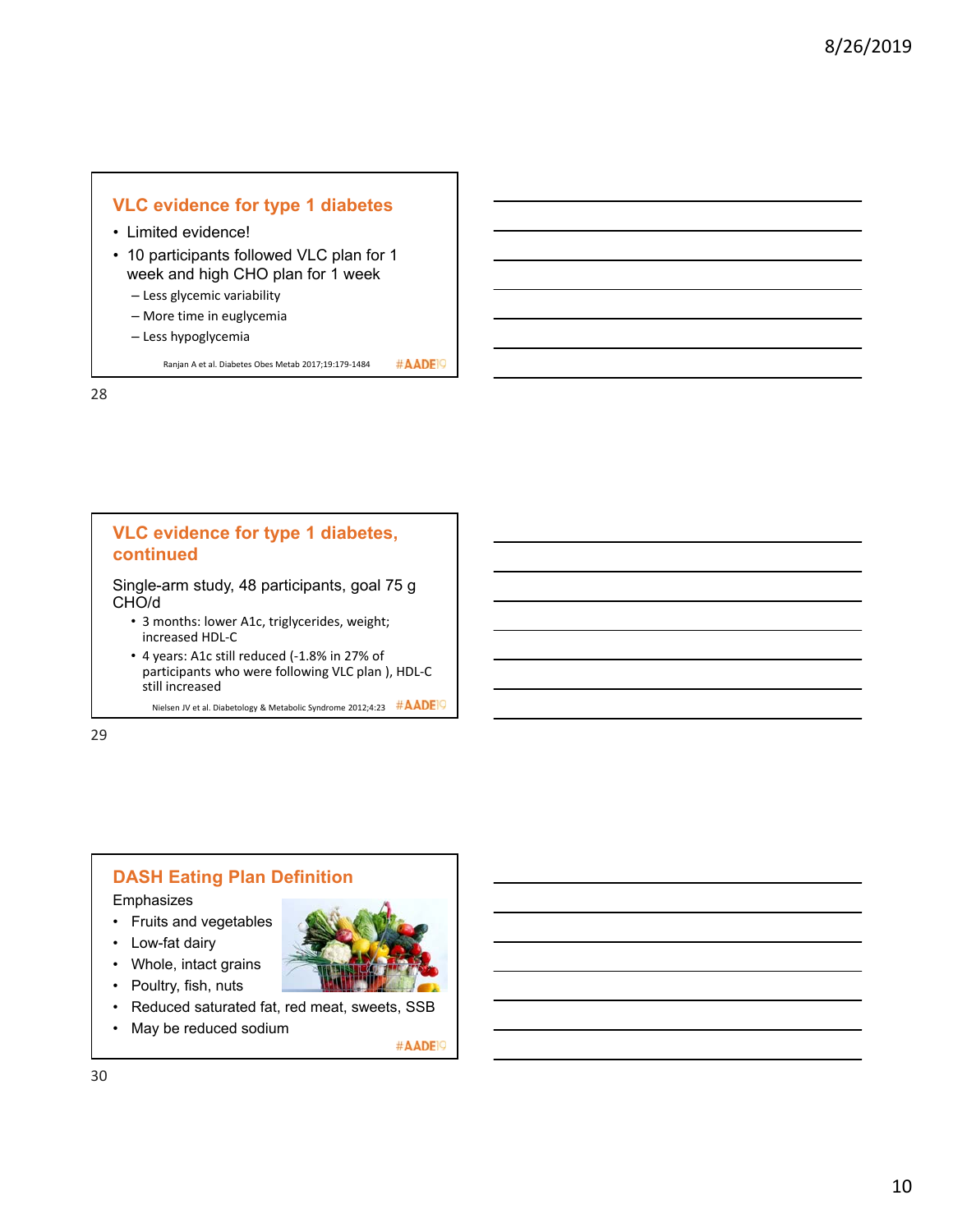# **Evidence for DASH eating plan: T2 DM**

- 2 RCTs, 40 and 44 subjects
- 8 week study: improved A1c, BP, cholesterol, weight<sup>1</sup>
- 4 week study: lower BP; no difference in A1c, weight, lipids2

Azadbakht L et al. Diabetes Care 2011;34:55‐57 Paula TP et al. J Clin Hypertens 2015;17:895‐901 #AADE<sup>19</sup>

31

# **Paleo Eating Pattern**

- Evidence limited to small studies (13 to 29 subjects) of short duration (3 months or less)
- Inadequate evidence to make conclusions

#AADE<sup>19</sup>



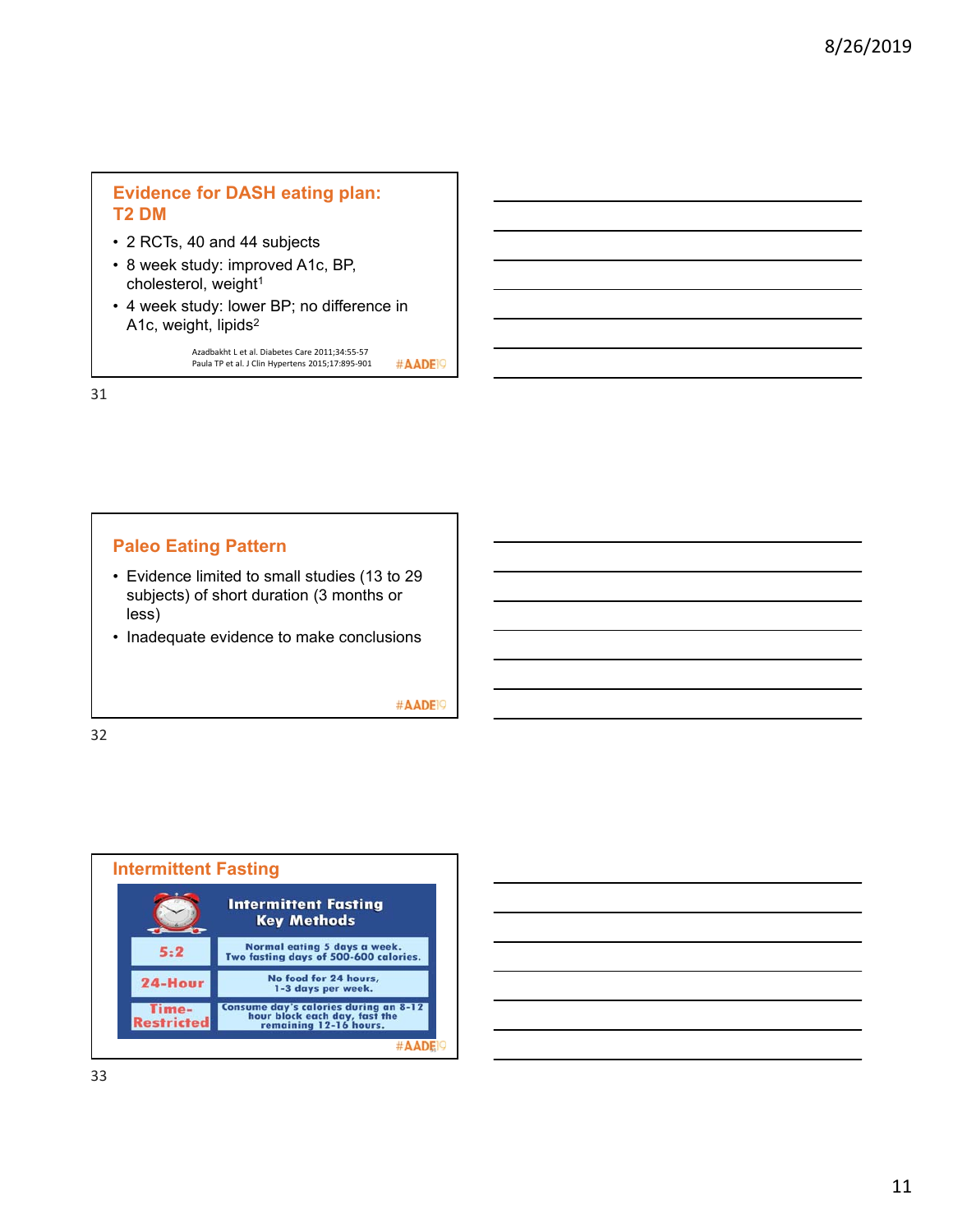# **Intermittent fasting evidence**

- 4 studies with participants with T2 DM
- 3 studies:
	- Weight loss
	- No A1c improvement compared to controls
- 1 study:
	- Similar A1c, weight and medication reductions compared with chronic energy reduction group

#AADE<sup>19</sup> Evert AB et al. Diabetes Care 2019;42 (5):731‐754

34

# **Eating Pattern Evidence for Prediabetes**

- Most widely studied eating plans
	- Mediterranean‐style 30% lower relative risk
	- Low‐fat: U.S. DPP, Finnish Diabetes Prevention,
	- Da Qing IGT reduced risk and decreased incidence
	- Low carbohydrate: Epidemiologic studies
- Epidemiological studies
	- Mediterranean, vegetarian, DASH reduced Db risk
	- Low carbohydrate no effect
		- Evert AB et al. Diabetes Care 2019;42 (5):731‐754

35

# **Let's Talk About the Cases**

- Wade
- Joan

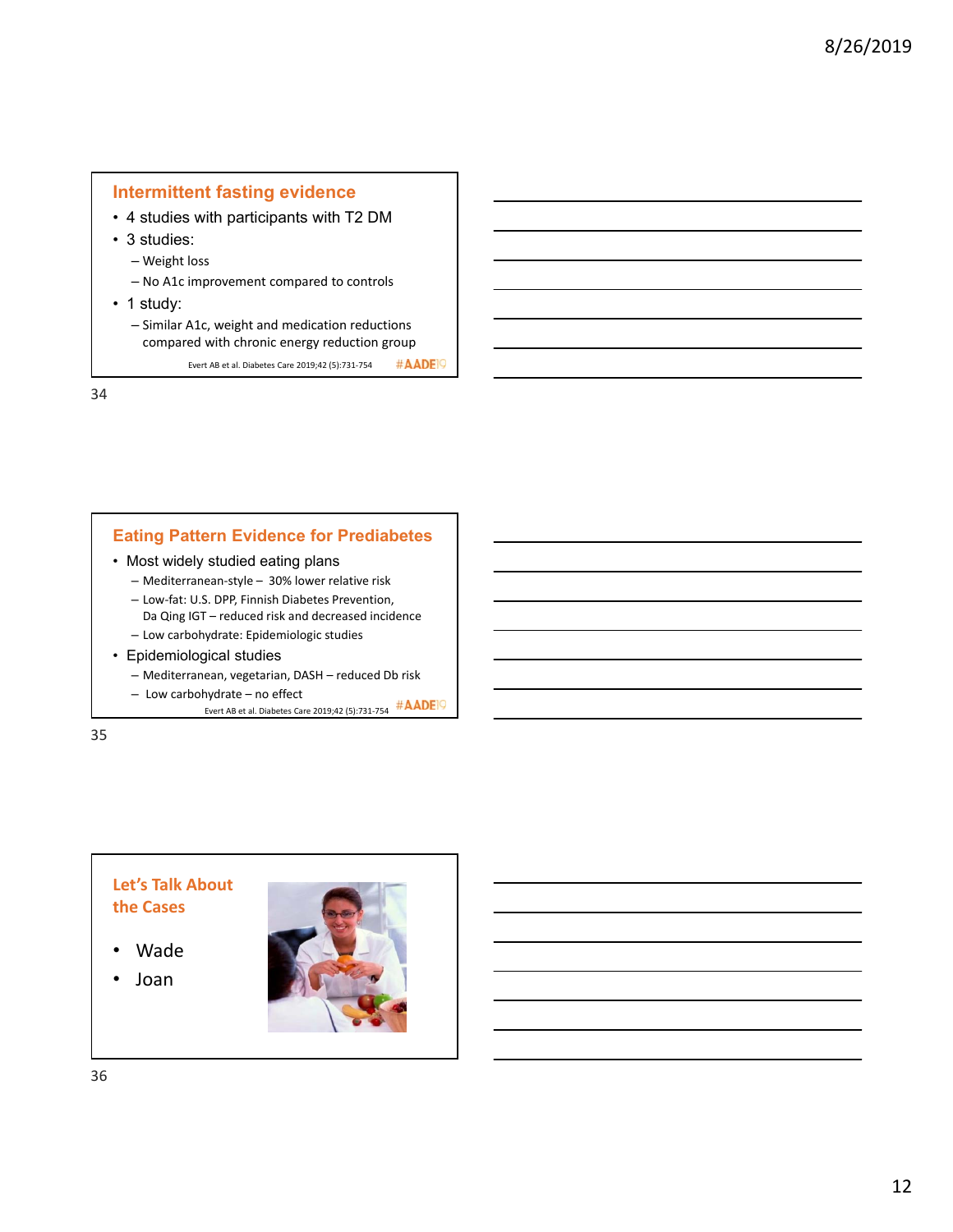## **Person‐Centered Care**

- Need to talk about options with all our clients/patients
- Then conduct nutrition assessment to determine what is he/she/they able to do
- Eating plan will be easier to follow *if* the person chooses it, **not you**



#### 37

# **Individualizing the nutrition education session**

- What's the evidence?
- Describe foods and beverages commonly consumed in this eating pattern
- Nutrient considerations, pros/cons, cost, etc….
- Discuss how the person could plan and prepare meals
- Role of physical activity
- Medication adjustments
- Resources and recipes

#AADE<sup>19</sup>

38

# **Wade: Low Carb or Very Low Carb?** • What would you discuss with Wade? #AADE<sup>19</sup>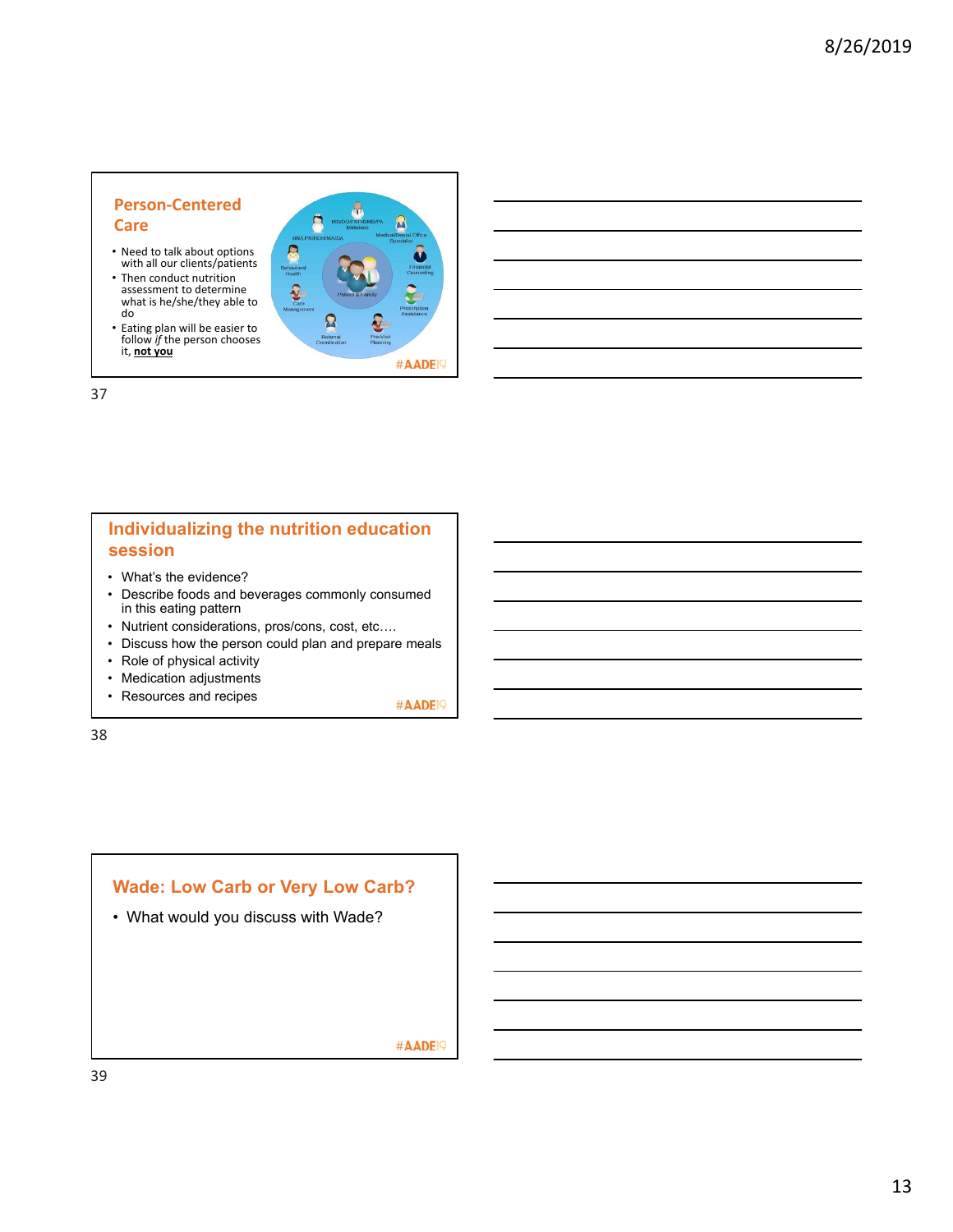

| $\sim$ $\sim$ $\sim$ |  |  |     |
|----------------------|--|--|-----|
|                      |  |  |     |
|                      |  |  |     |
|                      |  |  | ___ |
|                      |  |  |     |
|                      |  |  |     |



41

# **A Balancing Act**

- Pre‐existing conditions
	- CKD
	- Pregnancy
	- Disordered eating
- Dehydration when initiating keto diet
	- Low carb researcher tip: divide body weight in half, resulting number is fluid goal (200 lbs  $\div$  2 = 100 ounces  $\sim$  12 cups)
- "Keto flu"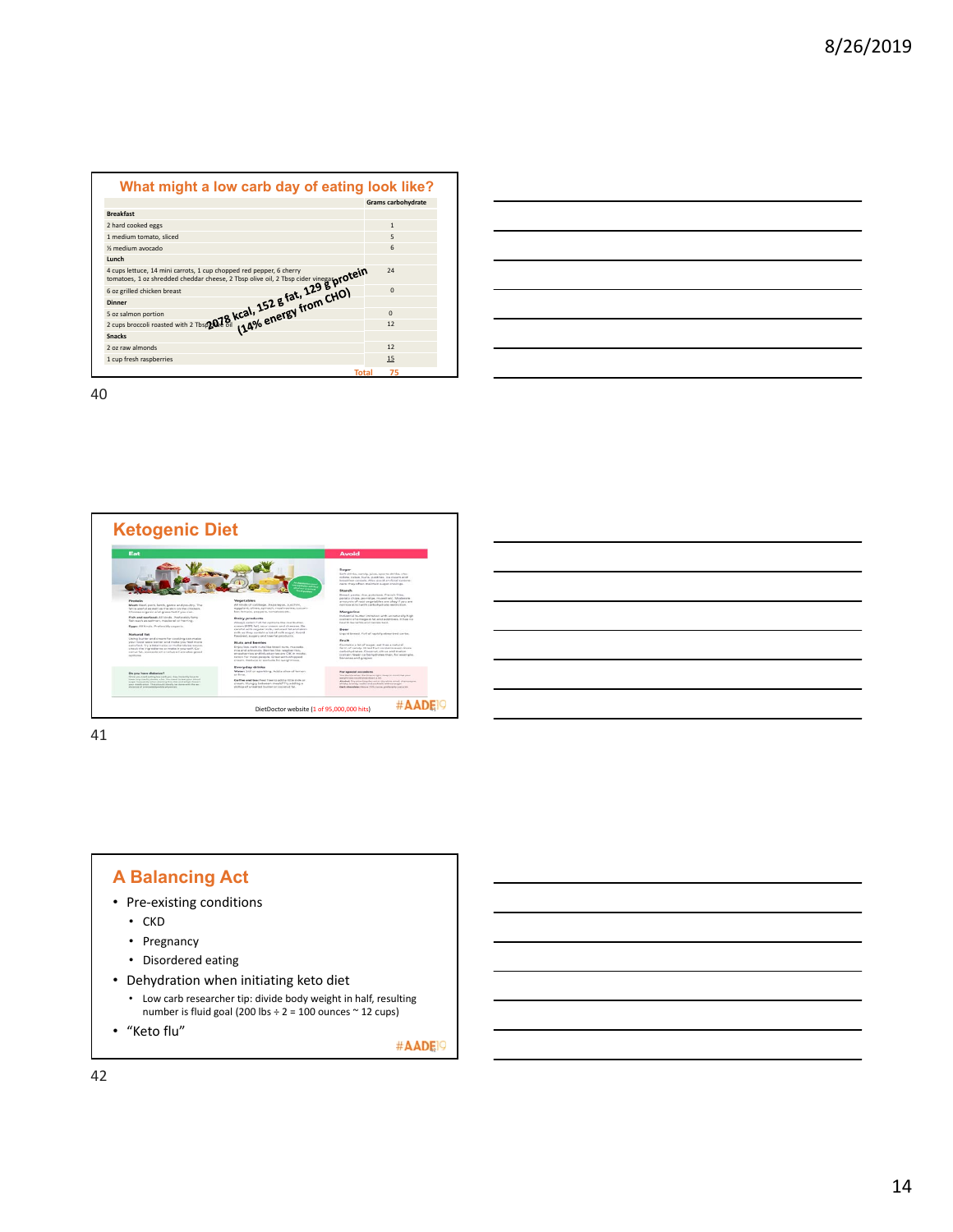#### **RD perspective:**

- **Nutrient Considerations**: without milk difficult to obtain calcium + vitamin D; increase leafy greens to provide vitamins A, C, K, and folate; role of potassium in healthy blood pressure
- **Constipation**: when choosing carbs, choose fiber‐ rich non‐starchy vegetables
- Cost: protein sources often more expensive items vs pasta, rice, bread
- **Adherence**: as with any eating plan, ongoing support seems to be a key consideration #AADE<sup>19</sup>

43

#### **RD perspective:**

- Online research trial<sup>1</sup>
	- 27% did not report following a VLCD with diabetes provider • 49% felt their health care providers were supportive of LCD
- Fat Intake: intake of saturated fats often increases, choose heart‐healthy mono‐ and polyunsaturated fats
- CVD Risk: important to assess baseline and re‐evaluate
	- Often HDL increases, TG decrease and LDL increases • LDL increase due to increase in large, fluffy LDL particles?
	- If elevation of LDL, refer to endo
		- <sup>1</sup>Lennerz BS et al. Pediatrics 2018;141(6) #AADEP

44

## **Medication Adjustment**

- **Need to be in close contact with patient**
- In people with diabetes monitor glucose

• T2D

- To reduce risk of hypoglycemia, reduce dose(s) of sulfonylureas and insulin
- Discontinue SGLT‐2 inhibitors
- T1D:
	- Reduce doses of insulin
	- SGLT‐2 inhibitors: may be contra‐indicated with keto diet, may increase risk of euglycemic diabetic ketoacidosis
- Hypertension: monitor BP, adjust meds as indicated  $\#ADEQ$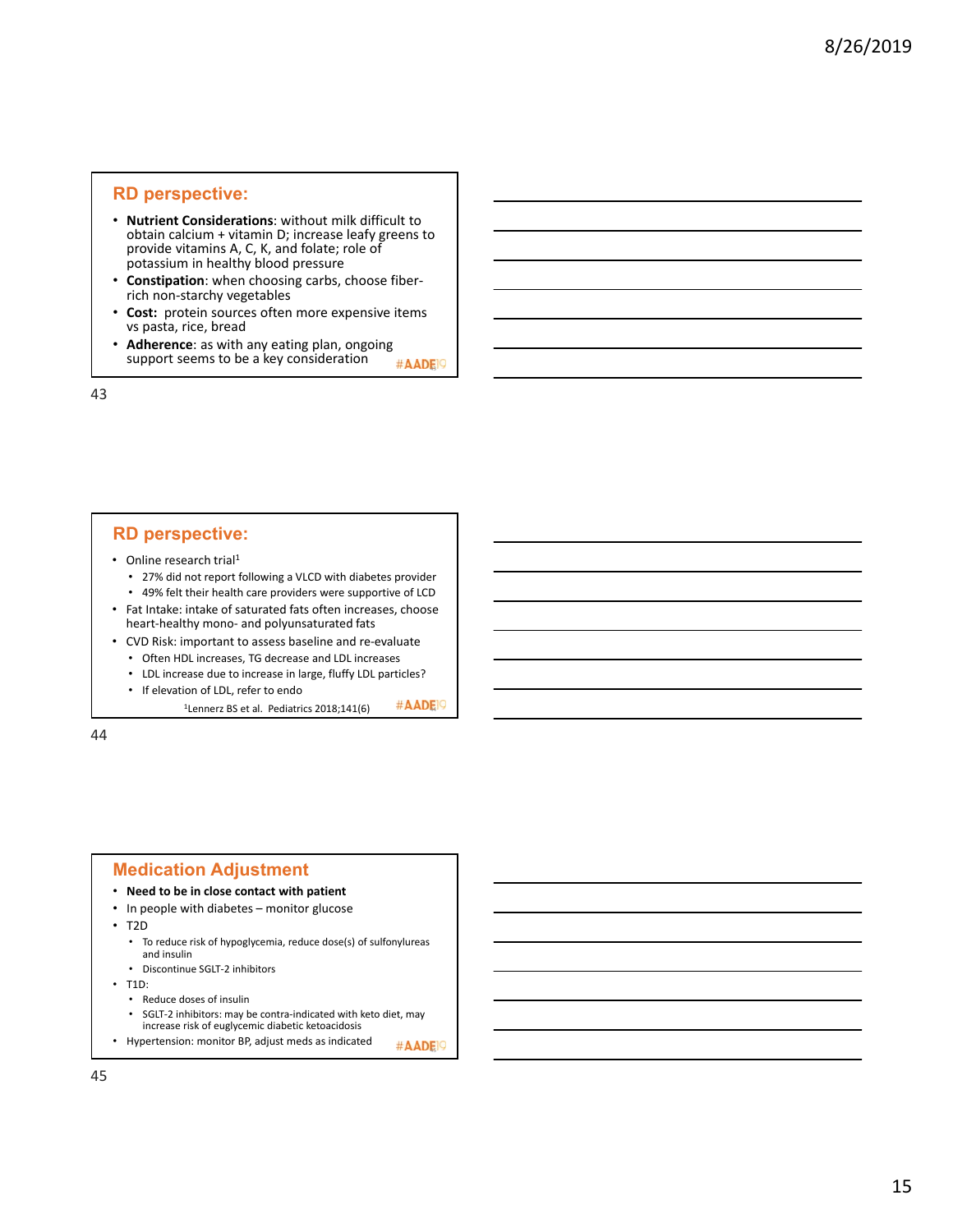





47

# **Additional Resources**

- www.lowcarbusa.org/science/clinical-guidelines/
- A clinician's guide to inpatient low carbohydrate diets for remission of type 2 diabetes : toward a standard of care protocol (Diabetes Management (2019) Volume 9, Issue 1)
- www.lowcarbdietitian.com/
- https://ketodietapp.com/Blog/author/franziskaspritzler (Franziska Spritzler, RD, CDE)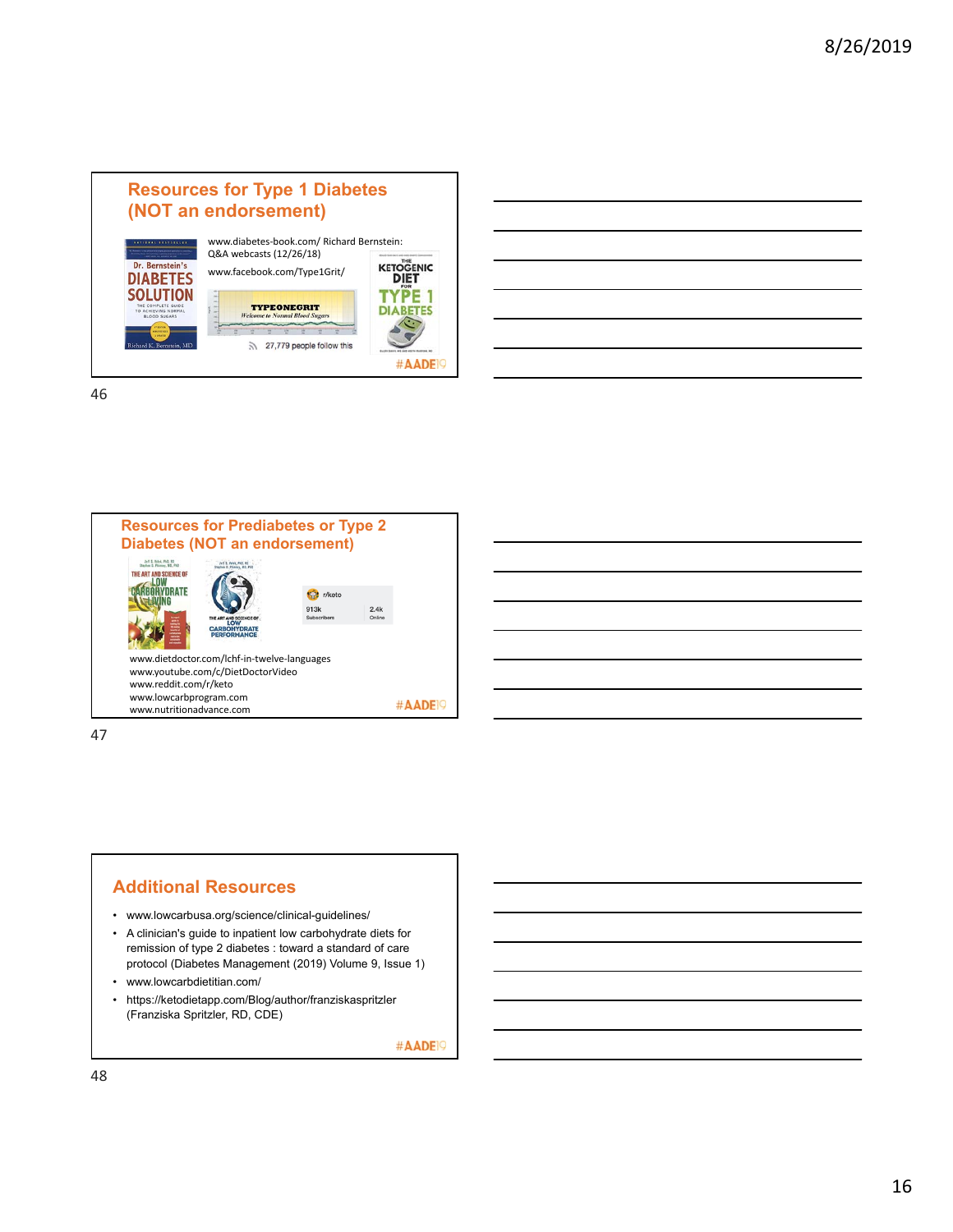#### **Take-Away: Ketogenic – Low-carb diets**

- Based on current studies, people with overweight/obesity, pre‐diabetes, and T2D should receive individualized or group education and ongoing support from PCP and/or RD/RN medical staff
- While LC and Ketogenic diet trials reveal greater weight loss and improved glycemia at 6 months, larger, long‐ term trials are needed
- To date no long‐term studies have examined LC diet lowers one's risk for CVD events or mortality

#AADEI9

49



#### **Bottom Line: What's the Evidence**

- Great variation in intermittent fasting study design, all were small in size 1
- *Short-term (< 6 months)* trials report intermittent fasting can reduce body weight, improve insulin sensitivity, lower BP, improve lipid profiles, and reduce inflammation and oxidative stress<sup>1</sup>

Evert AB et al. Diabetes Care 2019;42 (5):731-754  $\#$  ADE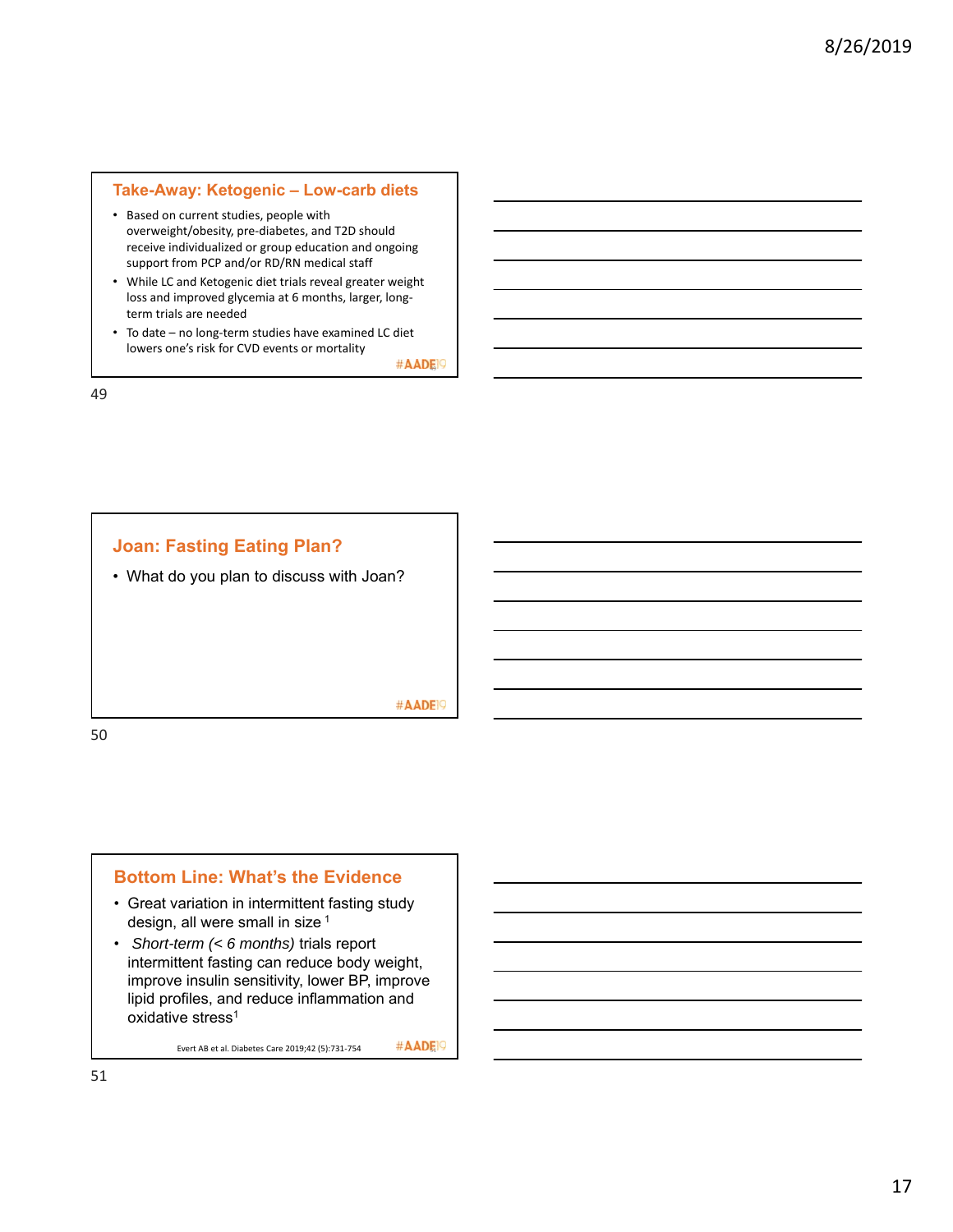#### **FACTORS THAT MAY IMPACT ADHERENCE**

- Managing hunger & appetite on fasting days
- "Rebound" overeating on "feasting" days
- Overeating during intermittent eating periods
- Social life

"I'm intermittent fasting, so could you bring my order out before 7:00?"

52

# **What did Joan decide to do?**

• Time restricted eating plan – 12 pm to 8 pm

#### #AADE<sup>19</sup>

53

# **Meal Planning Approach: using shared decision making**

- Plan some meals together for the next 24 hours:
	- What could you eat for dinner tonight?
	- Breakfast tomorrow?
	- And Lunch?
- Next time you go shopping
	- How would you go about planning a few meals?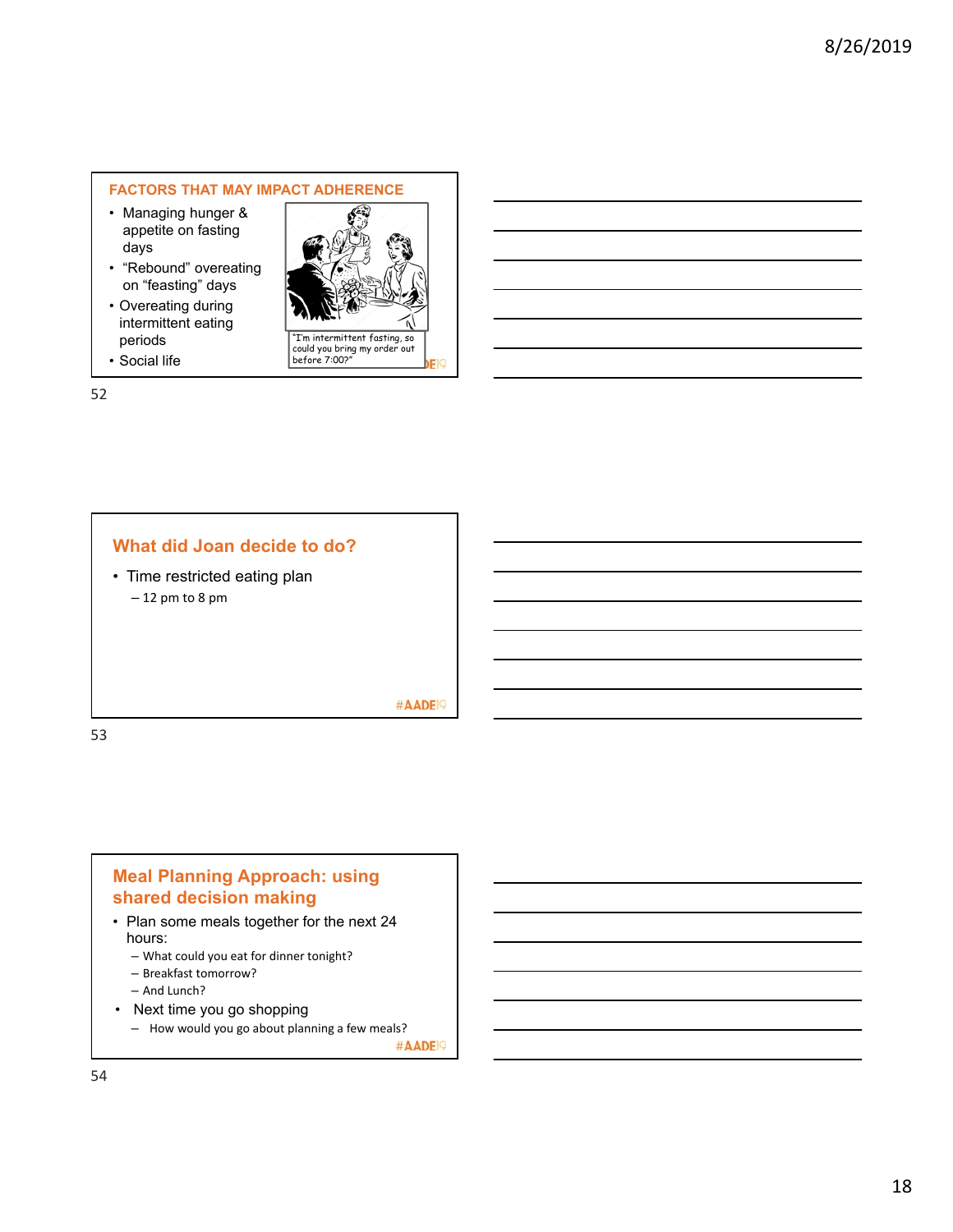# **Meal Planning Approach: using shared decision making**

Together with Joan – based on her chosen fasting approach:

- Plan some fasting meals AND non-fasting day meals together:
	- *What could you eat for dinner tonight?*
	- And Lunch?

#AADE<sup>19</sup>

55

# **Meal Planning Approach: using shared decision making**

Together with Joan – based on her chosen fasting approach:

- Next time she goes shopping
	- Despite her statement that she doesn't want to plan meals, she does need assistance making a shopping list and a plan
	- Focus on healthy food choices during her eating time #AADE<sup>19</sup>

56

• Need to be in close contact for adjustments **Medication**  • Increase self-blood **Adjustment**  glucose monitoring to **for T2D** advise medication adjustments on fasting and non-fasting days #AADE<sup>19</sup>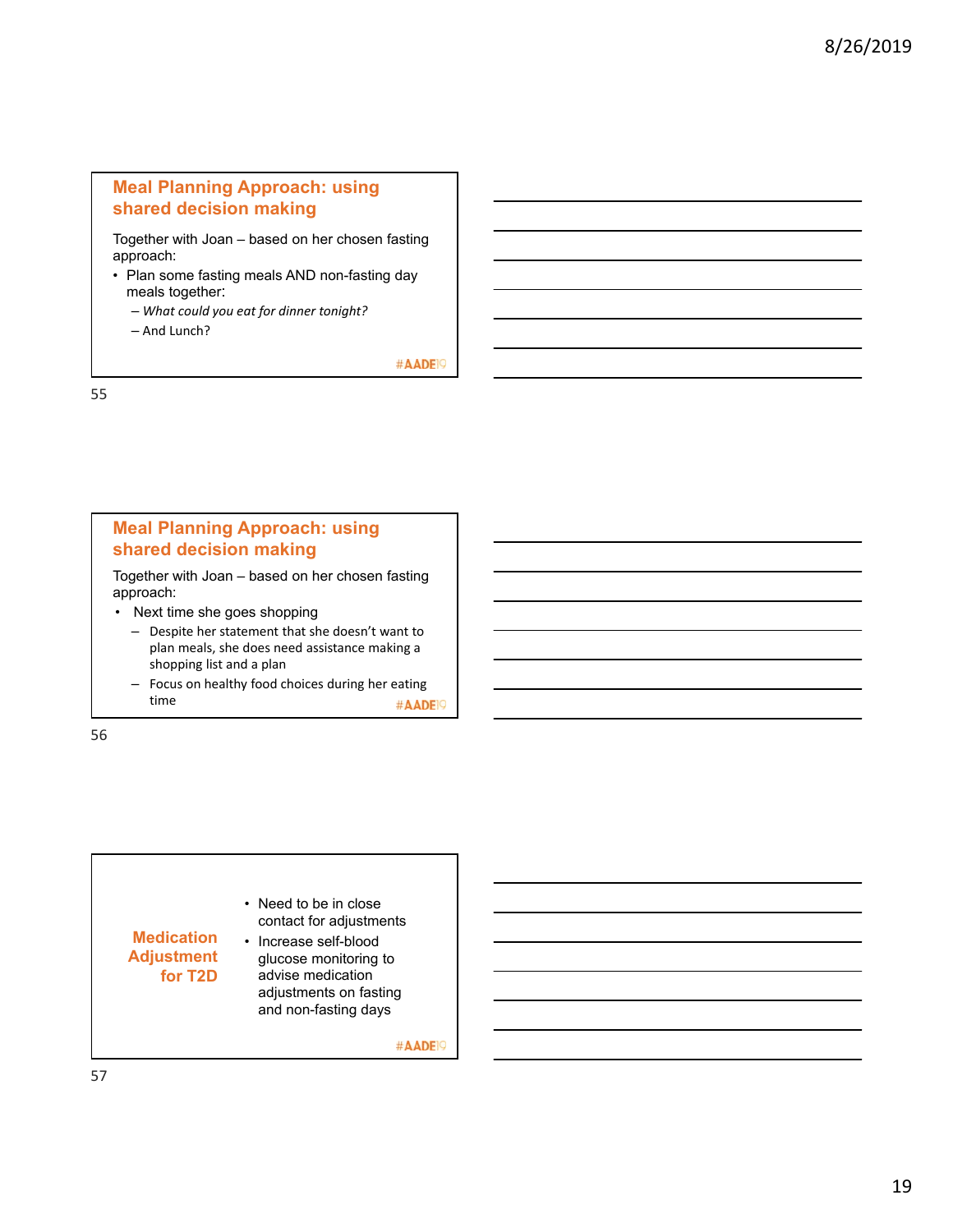#### **Medication Adjustment Continued**

- Risk of hypoglycemia in 41% of individuals with diabetes studied
	- Hypoglycemia risk 2x greater on fasting days (despite med adjustment & hypo education)
- Reduce medications on **fasting days**:
	- 50 to 70% if individuals eating <400 calories
	- If possible, eliminate use of hypoglycemic medication such as sulfonylureas on fasting days
	- Reduce insulin doses

Corley BT, et al. Diabetic Medicine. 2018; 35:

58

# **4 Step Approach to Starting a Nutrition Therapy Session**

#### #1: **What brought you here today?**

- My goal *get the person talking so I can find out what they want to do.*
- Answer also helps me to quickly determine readiness to change:
	- "My doctor said I had to come meet with you"
	- "I don't know, I thought I was having a lab test"
	- "I asked my doctor for a referral to the dietitian"<br>#AADEP

#AADE<sup>19</sup>

59

# **4 Step Approach to Starting a Nutrition Therapy Session**

#2: **Before we get started with your nutrition session today, do you have a burning question for me**?

- Answer helps me to determine if they have another agenda that is important to them.
- If they are concentrating their question instead of the nutrition
- session, my time with them might not be as effective.
- Over the years I am truly amazed by the answers: – I can't get my meter to work
- I can't afford my medicine
- 
- Don't understand how to use the new insulin pen Where is the closest food bank?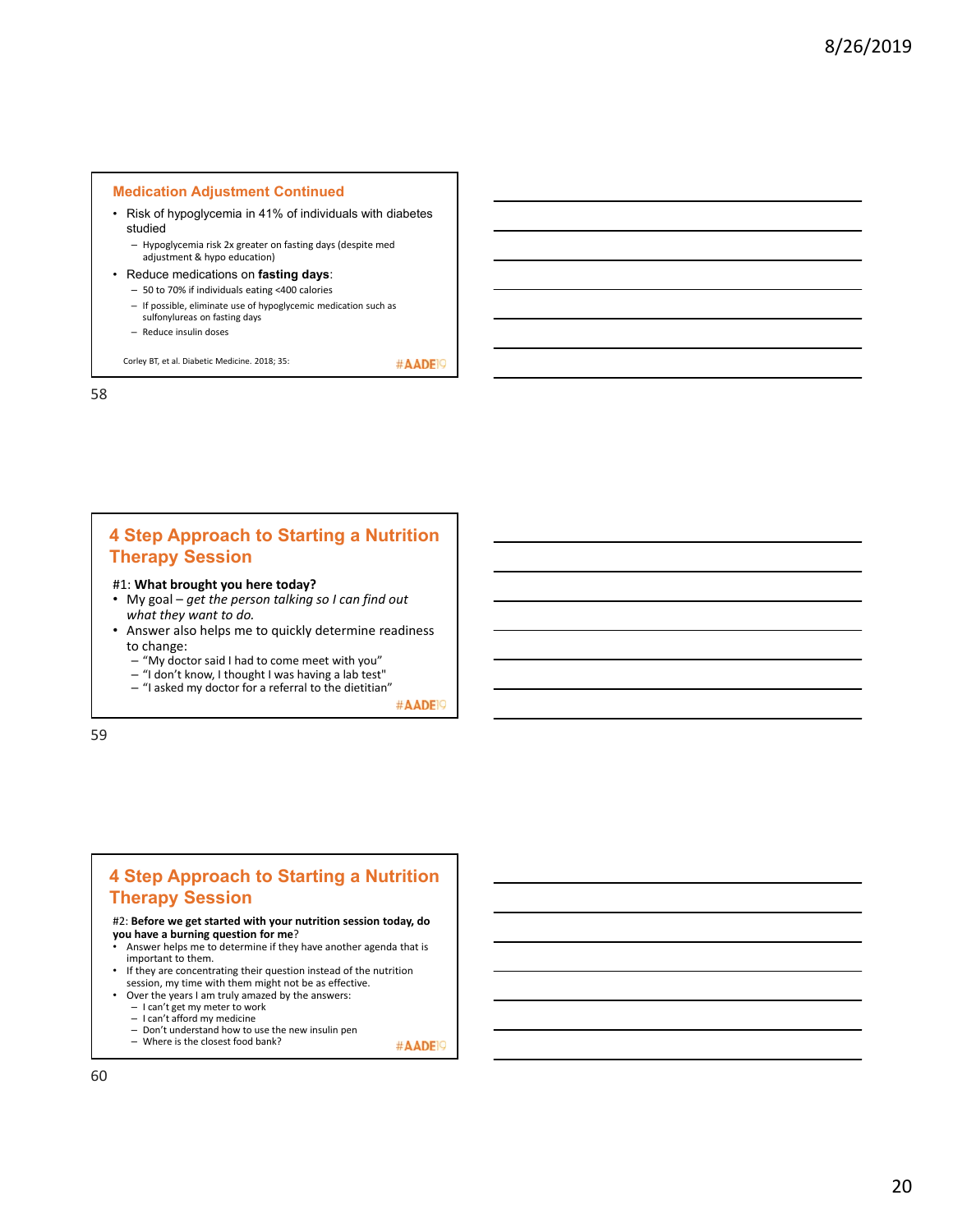# **4 Step Approach to Starting a Nutrition Therapy Session**

#3: **Is there an eating plan or diet you are interested in learning more about or one that you know you'd like to follow**?

• Answer helps me to determine what they are interested in vs what I think they should do

#AADE<sup>19</sup>

61

# **4 Step Approach to Starting a Nutrition Therapy Session**

#4: **OH NO, I have never heard of the diet they want to follow, what do I do now?**

- Is there evidence about use of this eating plan conducted in people WITH diabetes
- Conduct a PubMed https://www.ncbi.nlm.nih.gov/pubmed/

#AADE<sup>19</sup>

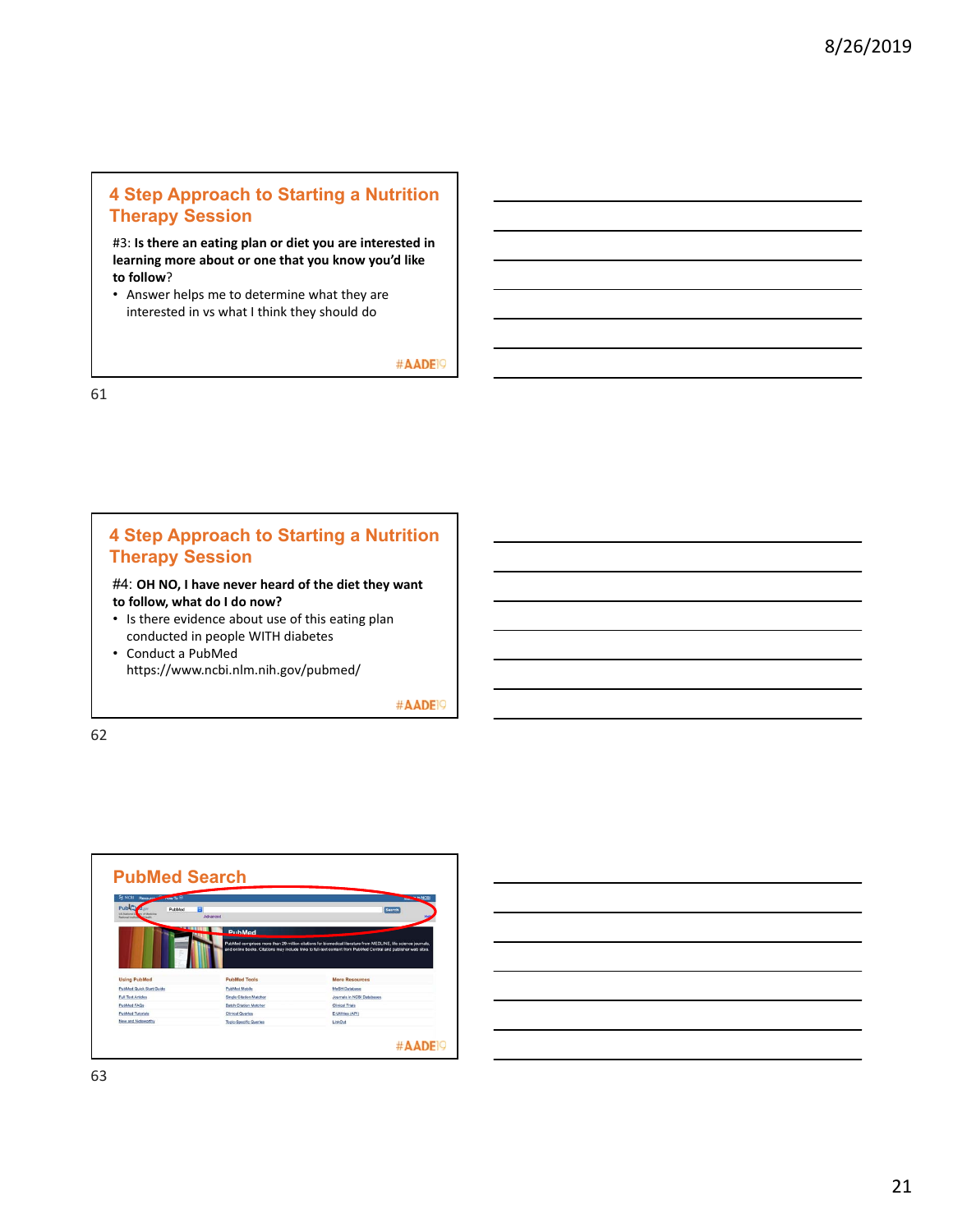| Resources 2 How To El<br><b>B NOW</b>                                       |                                                                                                                                                                                                       | Sign in to NCB                                                                                                                   |
|-----------------------------------------------------------------------------|-------------------------------------------------------------------------------------------------------------------------------------------------------------------------------------------------------|----------------------------------------------------------------------------------------------------------------------------------|
| Publ <sup>n</sup> ed.                                                       | PubMed<br>a paleo diet and diabetes                                                                                                                                                                   | <b>C</b> Bearch                                                                                                                  |
| SA National Library of Mastersey<br><b>Blackwood Graph Ave of Classific</b> | Create RSS Create alart Advanced                                                                                                                                                                      | <b>Help</b>                                                                                                                      |
| Article types<br>Climical Trial                                             | Format Summary - Sort by Most Recent - Per nane 20 -<br><b>Bend to -</b>                                                                                                                              | <b>Filters: Manage Filters</b>                                                                                                   |
| Review<br>Customize                                                         | Best matches for paleo diet and diabetes:                                                                                                                                                             | Sort by:                                                                                                                         |
| Text evailability<br>Ababiact                                               | The Paleo diet and diabetes.<br>Andrikopoulos S et al. Med J Aust. (2016).                                                                                                                            | <b>Most recent</b><br><b>Best match</b>                                                                                          |
| Free Sd text<br><b>East text</b>                                            | Metabolic and physiologic effects from consuming a hurder-gatherer (Paleolithic)-type<br>diet in type 2 diabetes.<br>Masharani U et al. Eur J Clin Nutr. (2015)                                       | Find related data<br>٠<br>Database: Select                                                                                       |
| Publication<br>dates<br>5 years<br>10 years<br>Custom nange                 | Benefits of a Paleolithic diet with and without supervised exercise on fat mass, insulin<br>sensitivity, and olycernic control: a randomized controlled trial in individuals with type 2<br>diabetes. | First Game 1                                                                                                                     |
| Species                                                                     | Otten J et al. Diabetes Metab Res Rev. (2017).                                                                                                                                                        | <b>Search details</b>                                                                                                            |
| <b>Humans</b><br>Other Animals                                              | Switch to our new best match sort order.                                                                                                                                                              | ('diet, paleolithic'(MeSH Terms)<br>OR ("diet"(All Fields) AND<br>"paleolithic"(All Fields)) OR<br>paleolithic diet"[All Fields] |
| Clear all                                                                   | <b>Search results</b>                                                                                                                                                                                 | OK ("paleo"/All Fields) AND                                                                                                      |
| Show additional filters                                                     | Hems: 1 to 20 of 34<br>on Ford on Floor. Place 11.<br>of 2 Next > Last >>                                                                                                                             | <b>Dearch</b><br>See more.                                                                                                       |
|                                                                             | Exercise Training Adds Cardiometabolic Benefits of a Paleolithic Diet in Type 2 Diabetes<br>۱.<br><b>Mellitus</b>                                                                                     | <b>Recent Activity</b>                                                                                                           |
|                                                                             | Otten J. Andersson J. Stähl J. Stomby A. Saleh A. Walleg M. Ryberg M. Hauksson J.<br>Syensson M. Johansson B. Olsson T.                                                                               |                                                                                                                                  |

# **And remember**

People with diabetes and prediabetes should be screened and evaluated during DSMES and MNT encounters for disordered eating, and nutrition therapy should accommodate these disorders.

Evert AB et al. Diabetes Care 2019;42 (5):731‐754

#AADE<sup>19</sup>

65

# **Take-Aways:**

- Research reveals: – A variety of eating plans work **can** work for people with
	- diabetes, there is **no** "one‐size fits all approach"
- What works long-term?
	- **Creating an environment** with your patient/client that allows for shared decision making
	- Working **with** the person with diabetes to create an eating plan they would like to follow

Evert AB et al. Diabetes Care 2019;42 (5):731‐754 #AADE<sup>19</sup>